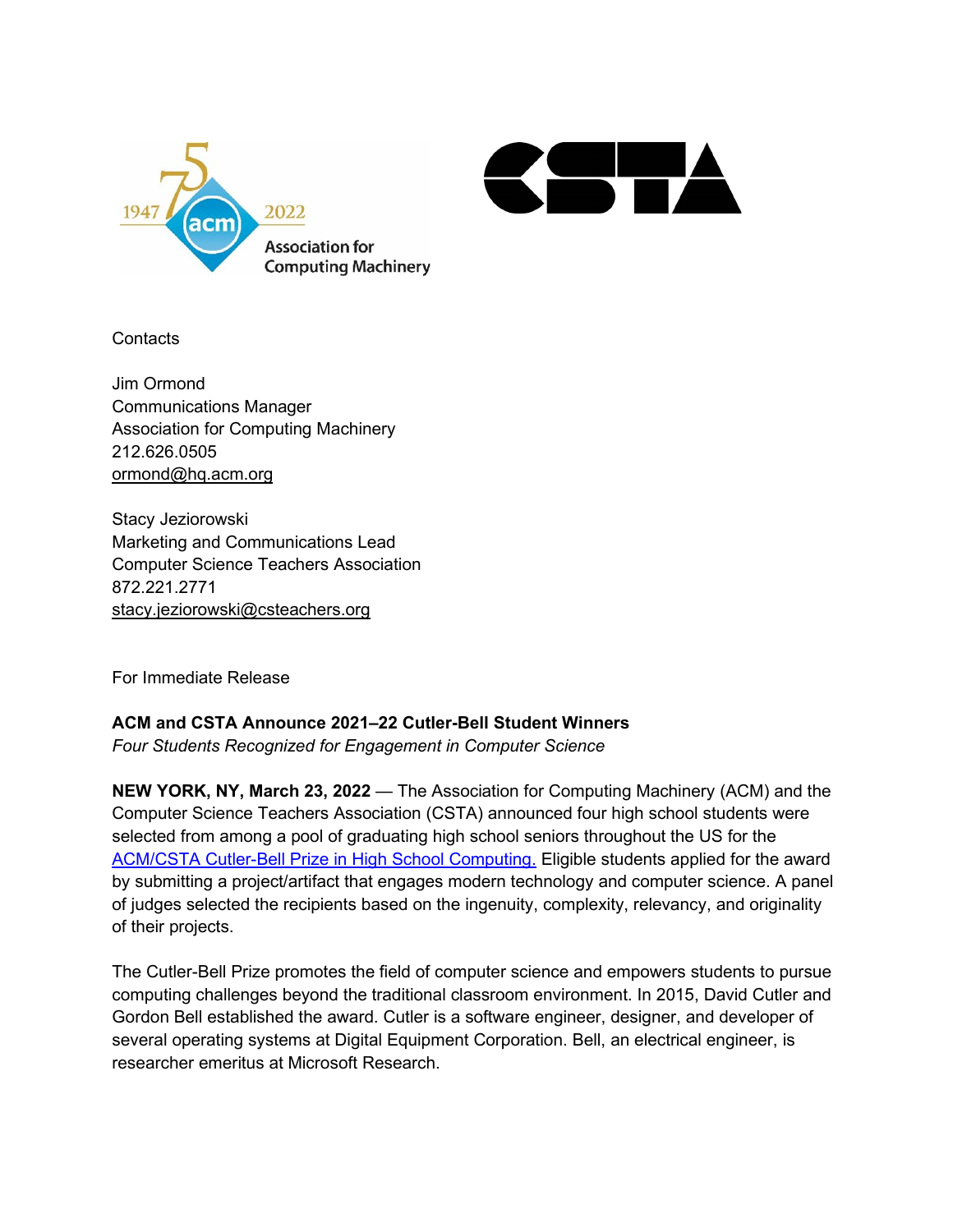Each Cutler-Bell Prize winner receives a \$10,000 cash prize. The prize amount is sent to the financial aid office of the institution the student will be attending next year and is then put toward each student's tuition or disbursed. This year's Cutler-Bell Prize recipients will be formally recognized at the [Computer Science Teachers Association's 2022 Annual Conference,](http://conference.csteachers.org/) July 14– 17, in Chicago.

The winning projects illustrate the diverse applications being developed by the next generation of computer scientists.

# *Harshal Bharatia, Plano Senior High School, Plano, Texas*

In his project, Thermocloud: A Smart Collaborative Thermostat, Harshal Bharatia used agile methodology and an interactive design and development cycle. The purpose of this project is to design and construction of a cloud-based collaborative learning thermostat that optimizes the operation of HVAC systems by learning to collaborate and use the best machine learning approach to maximize comfort and energy savings for each system. Using a collaborative cloudbased learning approach across many houses, it learns to adapt the operation of an HVAC system by identifying the best currently-available machine learning approach and uses this approach to maximize comfort and energy savings. With cost-effective hardware, it enables collaboration with other similar thermostats and controls the HVAC system in a reliable fashion. It also supports additional energy-saving features such as multi-story equalizer, blackout mitigation, and user-driven cost versus comfort trade-off. This approach was truly innovative as it was domain agnostic and allowed a very large number of clients to lazily update the routemapping and the system automatically addressed degradation as a result feedback triggered automatic cluster refinement, model retraining, and strategy selection to improve performance. With more than 34% energy savings, Bharatia patented the novel Thermocloud approach and released it in public-domain at intellicusp.org/thermocloud, as by enabling people to freely save energy, Bharatia hopes the fight against climate change leads to a better tomorrow.

## *Yash Narayan, The Nueva School, San Mateo, California*

Yash Narayan developed DeepWaste. This easy-to-use mobile application utilizes highlyoptimized deep learning techniques to classify waste better than humans. A user using DeepWaste can simply point their phone camera to any piece of waste (food, bottle, paper, etc.) and get instantaneous feedback on whether the item is recyclable, compostable, or trash. Narayan was inspired to create DeepWaste after seeing the large volumes of misclassified waste at his local recycling center several years ago. Indeed, DeepWaste solves a critical problem, as inaccurate waste disposal, at the point of disposal is a significant contributor to climate change. When materials that could be recycled or composted are diverted into landfills, they cause the emission of potent greenhouse gases. His project demonstrates the efficacy of an accurate, easy-to-use, scalable solution to augment human performance in waste disposal, accessible right at the point of disposal–an innovative approach applying AI to a large-scale global problem. If DeepWaste improves human waste-disposal accuracy by even 1%, it would be equivalent to removing over 6.5 million gasoline-burning passenger vehicles from the road.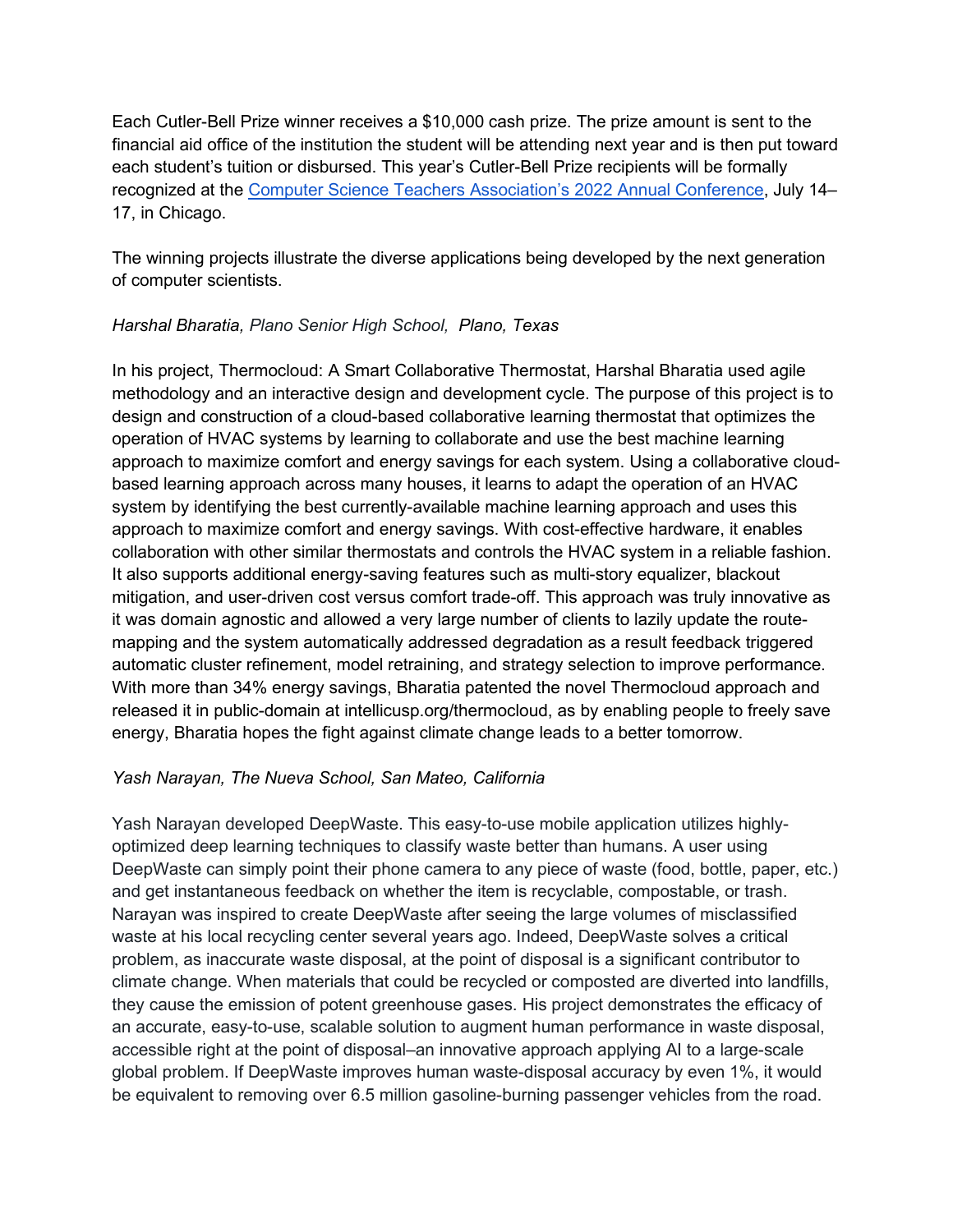### *Shoumik Roychowdhury, Westwood High School, Austin, Texas*

Shoumik Roychowdhury's project, XNet: A Novel Machine Learning Model for Fast MRI Reconstruction, took inspiration from his own experience with MRIs. This project's vision is to create an effective and computationally inexpensive Deep Learning (DL) pipeline that can aid medical professionals in capturing MR images faster. The proposed work is a novel generative adversarial network architecture that uses two similar MR images which have been reconstructed from 0.1%, 2%, or 5% sub-sampled k-spaces, as inputs to produce a complete MR image with a peak signal-to-noise ratio (PSNR) equal or higher than full-space reconstructed MR images. This architecture is dubbed X-Net due to the model's shape looking like the letter 'X.' By treating the reconstructed sub-sampled MR images as matrices, X-Net's generator network can convolutionally auto encode information from two different reconstructed sub-sampled MR images, cross-pollinate features and attributes, convolutionally auto decode the new information, and magnify residual information to create an enhanced image. This resultant image is then sent to the pre-trained discriminator network, which determines whether it is real or fake. Next, the loss functions are automatically updated, and consequently, the generator's hyperparameters are automatically tuned. This process is repeated for 10,000 iterations until the model is finally trained. This tuned model is now ready for deployment in the real world, aiding medical professionals in providing fast and sharp MR reconstruction. In the future, Roychowdhury plans to successfully deploy and implement this solution across the healthcare industry, implementing this work in two key manners.

## *Hiya Shah, Amador Valley High School, Pleasanton, California*

The main vision of Hiya Shah's project, titled "Maji: Water Security," is a mobile application that determines the real-time water quality of your home's water pipes by using innovative machine learning and building a large database of water quality data to achieve our goal of decreasing water health consequences. Another vision of Maji is to computationally design an environmentally sustainable (lower energy costs and lower water wastage) forever chemical (PFAS) filtration membrane that can relay data to the mobile application in real-time. To scale Maji beyond her city, Shah is am currently working with the U.S. Environmental Protection Agency (as part of the U.S. President's Environmental Youth Award) to implement it on the IOS App store for residents across the United States to use. In the immediate future, she seeks to develop the application for the Google Play Store and reach unincorporated areas and the global market by proposing the app to private water suppliers and local government officials for implementation.

"We are proud to support an effort which encourages high school computer science students to develop projects that will advance society," said Cutler and Bell. "We hope that, whatever careers these students ultimately pursue, they will consider how technology can have a positive impact on the wider world. Beyond challenging the students to stretch their skills and imaginations, developing their own projects gives students confidence."